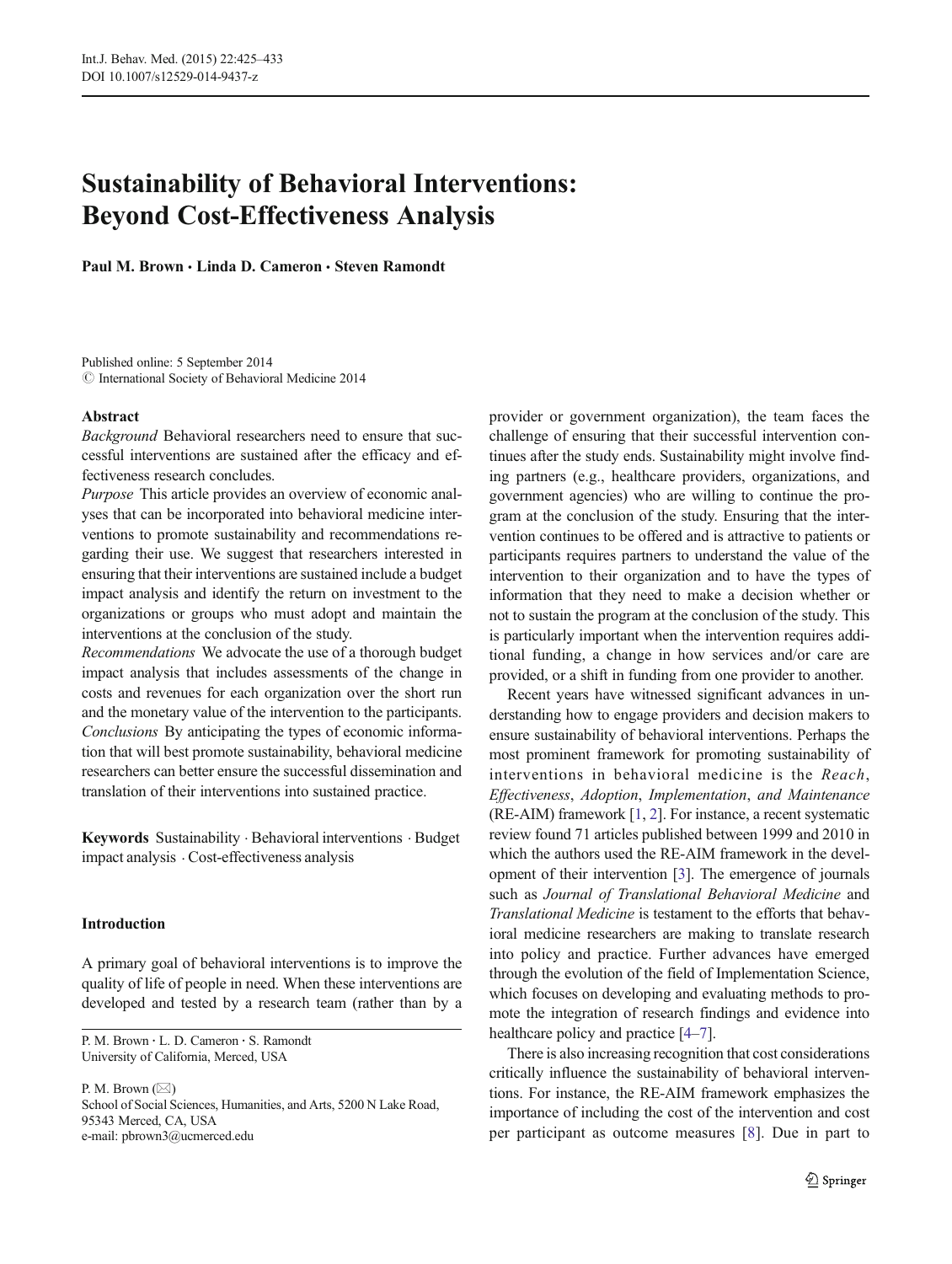requests from government agencies such as National Institute for Health and Care Excellence (NICE) in the UK $<sup>1</sup>$  and the</sup> Pharmaceutical Benefits Advisory Committee (PBAC) in Australia, $\frac{2}{3}$  cost-effectiveness analysis has become, if not commonplace, then at least, not a rarity in behavioral medicine research.

Despite the increased emphasis placed on economic considerations, there are no clear guidelines to help researchers choose the type of economic analysis to incorporate into an intervention study. The purpose of this article is to provide an overview of the economic analyses that can be incorporated into behavioral medicine intervention studies and provide recommendations regarding their use. The goal is not to provide thorough guidelines for conducting cost, cost-effectiveness, or budgetary impact analyses (numerous books and articles provide excellent overviews of these analyses [[9](#page-7-0)–[12](#page-7-0)]). Rather, we seek to review the different types of economic analyses through the lens of sustainability. We argue that costeffectiveness evaluations that take a societal perspective provide valuable information for decision makers from a societal standpoint, but they may not provide the most persuasive types of evidence for ensuring sustainability of behavioral interventions at the provider level. Instead, we advocate the use of a thorough budget impact analysis (BIA) that includes assessments of the net impact on each organization over the short run and the monetary value to the participants. By anticipating the types of economic information that will best promote sustainability, behavioral medicine researchers can better ensure the successful dissemination and translation of their interventions into sustained practice.

#### Cost, Cost-effectiveness Analysis, and BIA

Four types of economic evaluations are commonly used to assess the costs and benefits of health interventions [[9,](#page-7-0) [10](#page-7-0)]; Cost studies, cost-effectiveness analyses, cost utility analyses, and cost benefit analyses. All types consider the direct and indirect costs of the intervention and healthcare usage but differ in their choice of outcome measurement. Cost studies report the costs associated with the intervention but do not report behavioral, health, or other outcomes. Costeffectiveness studies compare the intervention and control programs using a single-clinical or self-reported outcome measure (e.g., change in markers reflecting immune function, estimated life expectancy, and reported satisfaction with care). Cost utility analysis reports changes in costs and qualityadjusted life years (QALYs). QALYs are a combination of

the utility scores (such as EuroQOL 5D [\[13](#page-7-0)]) and life expectancy. Cost benefit analysis represents both costs and outcomes (e.g., monetary value of life year lost) in monetary terms, with the option with the highest net benefit being preferred.

Budget impact analyses (BIAs) focus on the financial consequences of adopting an intervention or new technology [\[14,](#page-7-0) [15](#page-7-0)]. Unlike economic evaluations, which is used to identify the most efficient way of providing a service (which is important for a global priority setting exercise), a BIA is used to summarize the net financial impact on an organization in a short period of time. Thus, a BIA can be distinguished from an economic evaluation in that it is concerned with the perspective of a single organization or funder (rather than society as a whole), the impacts of the intervention or treatment on that organization (rather than impacts on other organizations or funders), the impacts over a relatively short time horizon (e.g., 1 year rather than the long term), primarily direct health care costs (rather than also including indirect and intangible costs), and the net financial impact (change in revenues minus change in costs) [[15](#page-7-0)]. As such, BIA can be seen as a complement to economic evaluations rather than as a substitute [[14](#page-7-0)]. For the purposes of this paper, we will use the term "economic analysis" to include both economic evaluations and BIA.

When considering the type of economic analysis to conduct as part of an intervention study, it is important to start by asking the following: (1) Who will ultimately determine whether the intervention will be sustained if found to be successful and (2) what criteria will they use to make this decision? In some countries, decisions regarding whether to introduce a new intervention or pharmaceutical are made at the national level (e.g., National Institute for Health and Care Excellence (NICE) in the UK and the Pharmaceutical Board Advisory Committee (PBAC) in Australia). The agencies charged with making these funding recommendations often take a societal perspective by considering both the long-term costs and outcomes for all parties, and they often refer to the incremental cost-effectiveness ratio (ICER) when making their recommendation. Thus, if sustainability of the intervention requires convincing the agency of the net benefit to society, then researchers should consider conducting a costeffectiveness or cost utility analysis as per recommended guidelines (e.g., NICE [\[16\]](#page-7-0) and PBAC [[17\]](#page-7-0)).

If the intervention is unlikely to be funded by an agency or decision-making group that takes a long-term, societal perspective or if the intervention requires uptake by others (e.g., healthcare providers) who do not take this long-term perspective, then the researchers may need to conduct a BIA. To illustrate, consider the following scenario: A group of behavioral medicine researchers have a brilliant idea for how to improve the ability of women with breast cancer to cope with their diagnosis and treatment. Using the latest advances in

<sup>&</sup>lt;sup>1</sup> National Institute for Health and Care Excellence. http://www.nice.org.

uk <sup>2</sup> Pharmaceutical Benefits Advisory Committee. http://www.pbac.pbs. gov.au/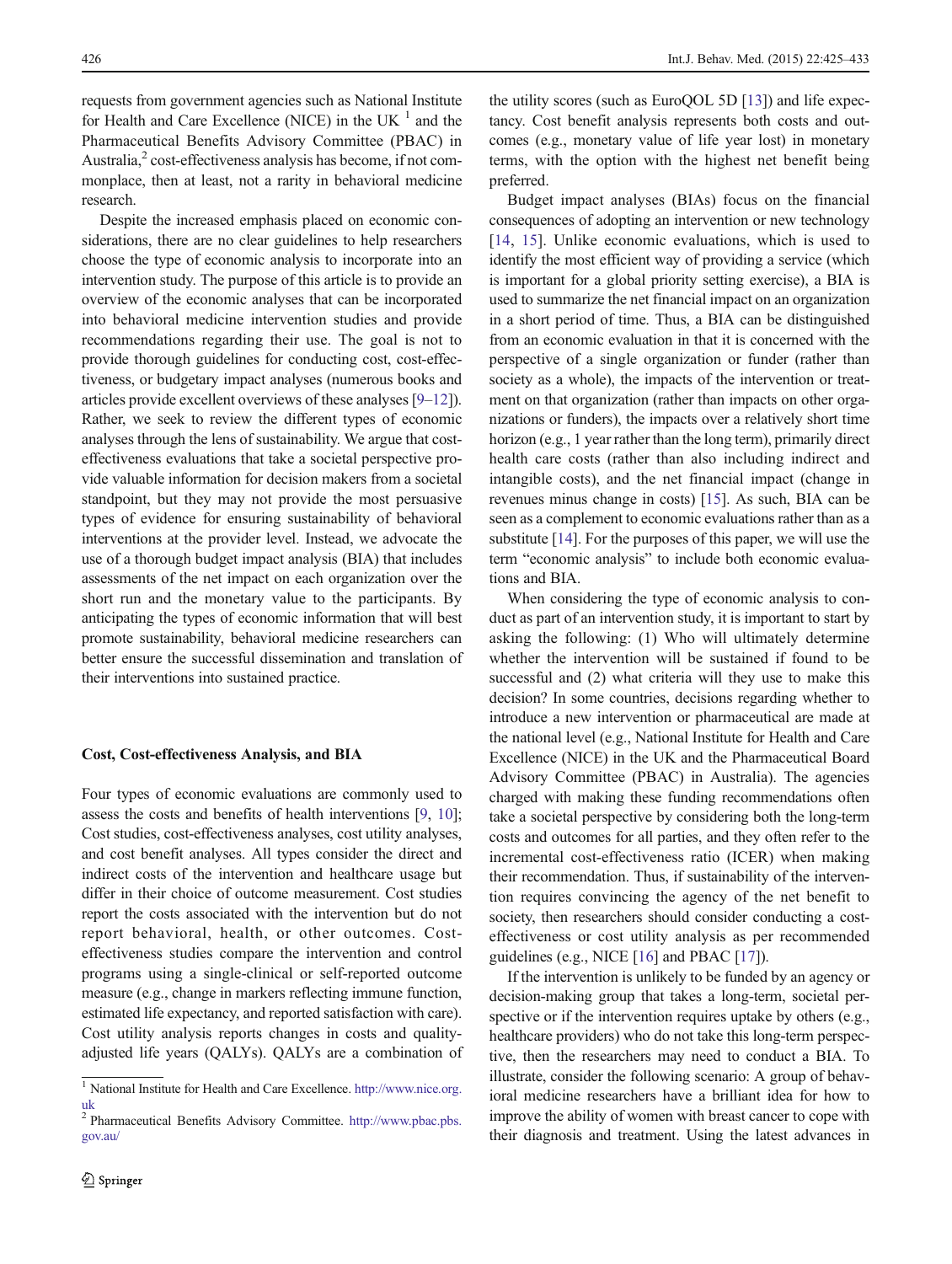behavioral medicine theory, they develop an innovative support and rehabilitation program; apply for and secure grant funding; sign up local primary healthcare providers (PHP) to refer patients; hire dynamic facilitators to run the sessions; and conduct a randomized, controlled trial to test the efficacy of their intervention by comparing the outcomes of women randomly assigned to the intervention with those of women receiving standard care. The findings strongly support the efficacy of the intervention: Relative to the women receiving standard care, women participating in the intervention report higher levels of satisfaction with their care; exhibit greater improvements in immune function following chemotherapy; and demonstrate greater adherence to screening, diet, and physical activity recommendations. In the longer term, the researchers might expect the intervention participants to have better health, fewer hospital visits, more primary care checkups, and fewer days of missed work relative to their counterparts who received standard care.

Assessing the cost of this intervention would require the researchers to measure the costs of running the sessions, the cost of hospitalizations, the cost of primary care visits, and any additional costs to the participants (e.g., out-of-pocket expenses, time required to attend the sessions, and missed work; see Table 1). Several approaches can be used to estimate each of these costs. For instance, the overall cost of the intervention can be assessed using a resource-based approach whereby the researchers record the number of "units" of resources associated with delivering an intervention (e.g., number of hours spent by facilitators to prepare and conduct the sessions and number of meeting rooms), apply a common price or cost to each unit (e.g., \$35 per hour for a facilitator and \$100 per rental fee for room), apply a standard overhead rate (e.g., 50 %), and then combine these costs to determine the total cost of the intervention. A comparison of the total costs with those of the comparison group provides an estimate of the difference in costs over a finite period of the intervention (e.g., 12 weeks) and a longer-term follow-up period (e.g., 1 year).

This approach to estimating the cost of the intervention is consistent with the recommendations of the RE-AIM

framework (e.g., Implementation guidelines [[2\]](#page-7-0)). When conducting a BIA, however, an additional factor to consider is the change in revenue for each provider. This might include changes in the amount of reimbursements to the providers, including payments for additional stays or visits, changes in participants' earnings resulting from changes in amount of missed work, or other revenue-generating items. This information when combined with the additional cost of providing services provides evidence of the net financial implications to each provider from implementing the program.

The net cost to each provider will depend on both the change in health usage and the funding model. To illustrate, suppose the research team, using a resource-based costing approach, determines that the support and rehabilitation intervention costs \$120 per person, reduces the average number of hospitalizations from 4.5 days per person to 4.3 days per person, increases the number of PHP visits (for prevention services) from an average of 3.2 visits per person to 5.1 visits per person, and reduces average out-of-pocket costs from \$85 to \$65 ("Cost row" in Table [2](#page-3-0)). Using an "average" or typical hospital bed day cost of \$1,000 per day and an estimated cost of a PHP visit of \$75 per, the researchers conclude that the intervention led to a savings of \$200 in hospitalization costs, an increase of \$143 in PHP costs, and a reduction of \$20 in out-of-pocket expenses per patient.

The calculation of the overall financial impact of the intervention thus includes the change in both costs and revenues. In practice, differential impacts on providers are common, with some providers (e.g., hospitals) seeing an increase in net revenue from the intervention and others (e.g., PHPs) incurring a greater cost. If, in the example above, all healthcare costs are paid directly by the patient or insurance company (fee for service), then the net impact of the intervention on hospitals and PHPs is lower revenues and expenditures, with the savings going to the participant or insurance company (a total savings of \$77, reflecting \$200+\$20–\$143, in Table [2](#page-3-0)). On the other hand, if the hospital and PHPs receive a lump sum for care of the patients (a capitated payment system), then the change in usage does not impact

| Type                      | Description                                                                                 | Examples of cost approaches                                                                                                               |
|---------------------------|---------------------------------------------------------------------------------------------|-------------------------------------------------------------------------------------------------------------------------------------------|
| Intervention              | The staff time and facilities required to run the program                                   | Payments to facilitators, rent on facilities, overhead costs                                                                              |
| Hospital                  | Emergency room visits, inpatient care, outpatient care                                      | Hospital charges, government reimbursements for diagnostic<br>related groups, days in hospital at standard bed-day rate                   |
| Primary care              | Visits to primary healthcare providers                                                      | Charges per visit, amount of time per visit times standard payment rate                                                                   |
| Missed work               | Number of days off work due to illness                                                      | Number of days missed times the average daily earning                                                                                     |
| Out-of-pocket<br>expenses | Over-the-counter medications, travel costs, home help                                       | Amount paid for medications, standard cost per mile of travel,<br>amount paid to a home aide                                              |
| Participant time          | Time spent going to and from sessions, time spent<br>seeking information from other sources | Number of minutes traveled, in sessions, and/or searching for support<br>through other means (e.g., internet) times average daily earning |

Table 1 An example of cost categories associated with a hypothetical support and rehabilitation intervention for women with breast cancer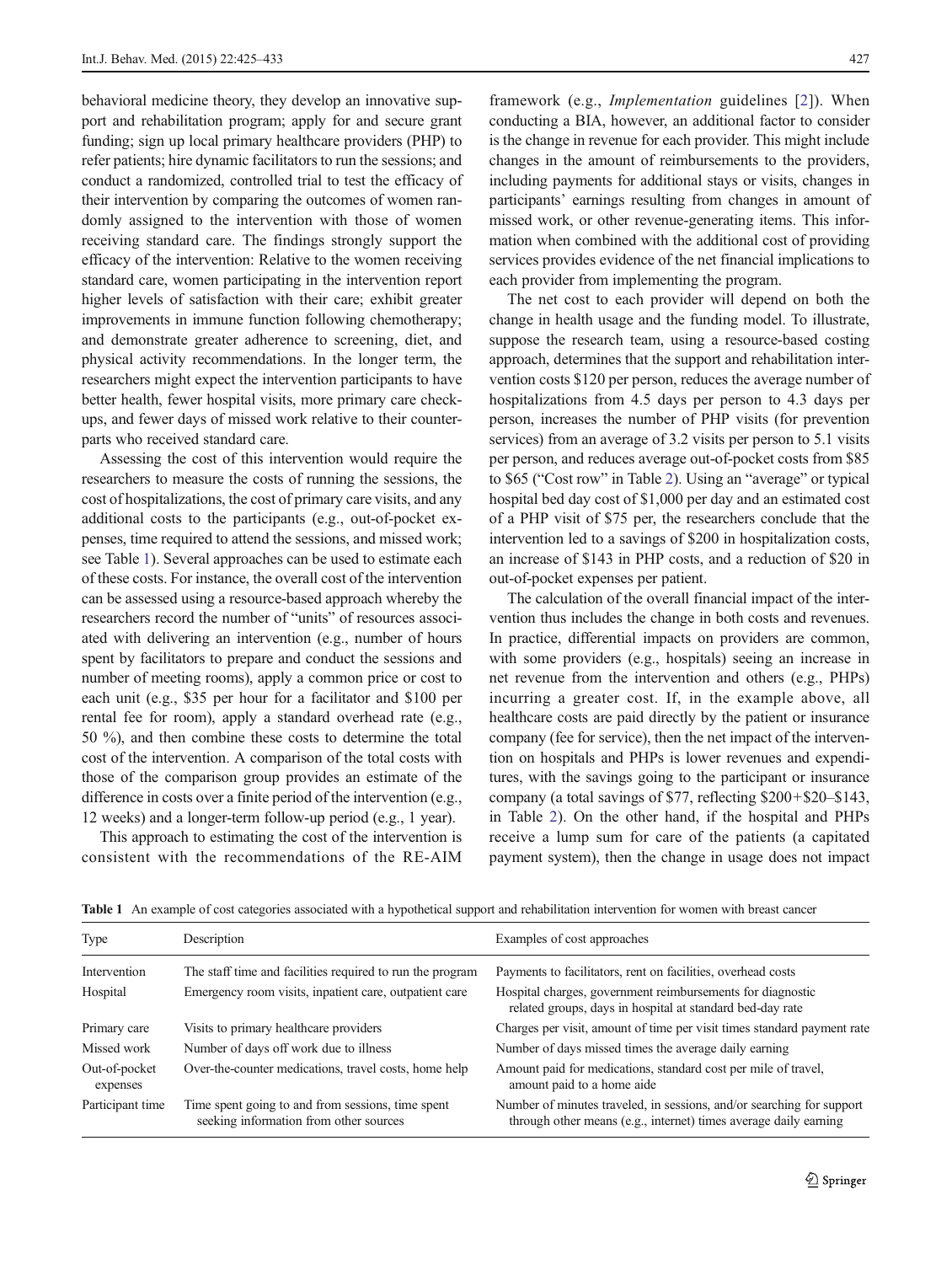|                                      |                                    | Control  | Intervention                               | Difference                                     |  |  |
|--------------------------------------|------------------------------------|----------|--------------------------------------------|------------------------------------------------|--|--|
| Cost                                 | Intervention                       | \$0      | \$120                                      | \$120                                          |  |  |
|                                      | Hospital                           | \$4,500  | \$4,300                                    | $(\$200)$                                      |  |  |
|                                      | Primary healthcare providers       | \$240    | \$383                                      | \$143                                          |  |  |
|                                      | Other                              | \$85     | \$65                                       | (\$20)                                         |  |  |
|                                      | Total (12 month)                   | \$4,825  | \$4,868                                    | \$43                                           |  |  |
|                                      | Long term per year                 | \$2,500  | \$2,400                                    | (\$100)                                        |  |  |
|                                      | Total (over lifetime)              | \$17,692 | \$19,568                                   | \$1,693                                        |  |  |
| Outcome measures                     | Immune function<br><b>Baseline</b> | 3.0      | 3.0                                        | 0.6 points= $(3.8-3.0)$ – $(3.2-3.0)$          |  |  |
|                                      | 12 months                          | 3.2      | 3.8                                        |                                                |  |  |
|                                      | $SF-36$<br><b>Baseline</b>         | 80       | 79                                         | 5 points= $(87-79)-(83-80)$                    |  |  |
|                                      | 12 months                          | 83       | 87                                         |                                                |  |  |
|                                      | Difference                         | 3        | 8                                          |                                                |  |  |
|                                      | Willingness to pay                 | \$0      | \$110                                      | \$110                                          |  |  |
|                                      | Life expectancy from baseline      | 8.25     | 9.5                                        | $1.25$ years                                   |  |  |
|                                      | Utility scores<br><b>Baseline</b>  | 0.69     | 0.68                                       | 0.09 utils per year= $(.78-.68)$ – $(.70-.69)$ |  |  |
|                                      | 12 months                          | 0.70     | 0.78                                       |                                                |  |  |
|                                      | Difference per year                | 0.01     | 0.10                                       |                                                |  |  |
|                                      | QALYs                              | 0.08     | 1.80                                       | $1.70$ QALYs= $1.80-.08$                       |  |  |
| Incremental cost effectiveness ratio | Immune function                    |          | \$2,822 per change in immune levels        |                                                |  |  |
|                                      | $SF-36$                            |          | \$339 per one point change in SF-36 scores |                                                |  |  |
|                                      | Life years gained                  |          | \$1,354 per life year gained               |                                                |  |  |
|                                      | QALYs                              |          | \$986 cost per QALY                        |                                                |  |  |

<span id="page-3-0"></span>Table 2 An example of cost and outcomes from a hypothetical support and rehabilitation intervention for women with breast cancer

SF-36 is a measure of overall quality of life. Willingness to pay is a measure of the amount an individual might be willing to pay for an intervention. Utility scores are measured on a scale of 0 to 1, with "1" referring to "full health." QALYs refer to quality-adjusted life years and are calculated using utility scores and the amount of time in each that utility state. CEs refer to "cost-effectiveness," with the ICER using being the difference in total costs between control and intervention divided by the difference in outcomes between control and intervention

the revenue that they receive. In this case, the hospitals would benefit from having their costs reduced by \$200 with no change in revenues, while the PHPs would lose \$143 per patient due to the increases in uncompensated care.

The discussion to this point has focused only on costs and revenues, with no consideration of the outcomes. Suppose researchers found that the intervention led to an increase in immune function (0.6 points; "Outcome measures" row in Table 2) as well as improvements in quality of life as reflected by an average increase of 5 points on the Short Form-(36) Survey (SF-36; [[18\]](#page-7-0)), an average gain of .09 utils per year [(.78−.68)−(.70−.69)] on the EuroQOL 5D [\[13](#page-7-0)], and an increase of 1.70 QALYs. Using only the change in total health care costs over the lifetime (e.g., \$2,500 per year of life compared with \$2,400 per year of life, with future cost discounted at annual rate of 5 %) to estimate the change in lifetime costs (\$1,693=\$21,153–\$19,460) would suggest a cost-effectiveness ratio of \$2,822 per change in immune function, 339 per one point change in SF 36, and \$1,354 per life year gained. The cost utility ratio would incorporate changes in utility scores and life expectancy (e.g., average of 9.5 years compared with 8.25) to estimate the change in QALYs over the remaining lifespan, for a cost per QALY ratio of \$986. Finally, if the individuals were charged the average willingness to pay (WTP) for the intervention, it would nearly cover the cost of the intervention (\$120–\$110).

How do the decision makers use this information to address the question of whether the intervention is worth the cost? The most straightforward interpretation involves the cost benefit analysis since both outcomes and costs are in monetary terms. The problem with cost benefit analysis, though, is that it can be difficult for people to place meaningful monetary values on some health outcomes, such as the health of a child or a reduction in pain.

The second option is to conduct a cost-effectiveness analysis using clinical outcome measures and then make a decision based upon the ICER (bottom of Table 2). This option has the advantage of being easier to assess (e.g., immune levels), but it has the disadvantage of being harder to interpret. For instance, providers and decision makers might be challenged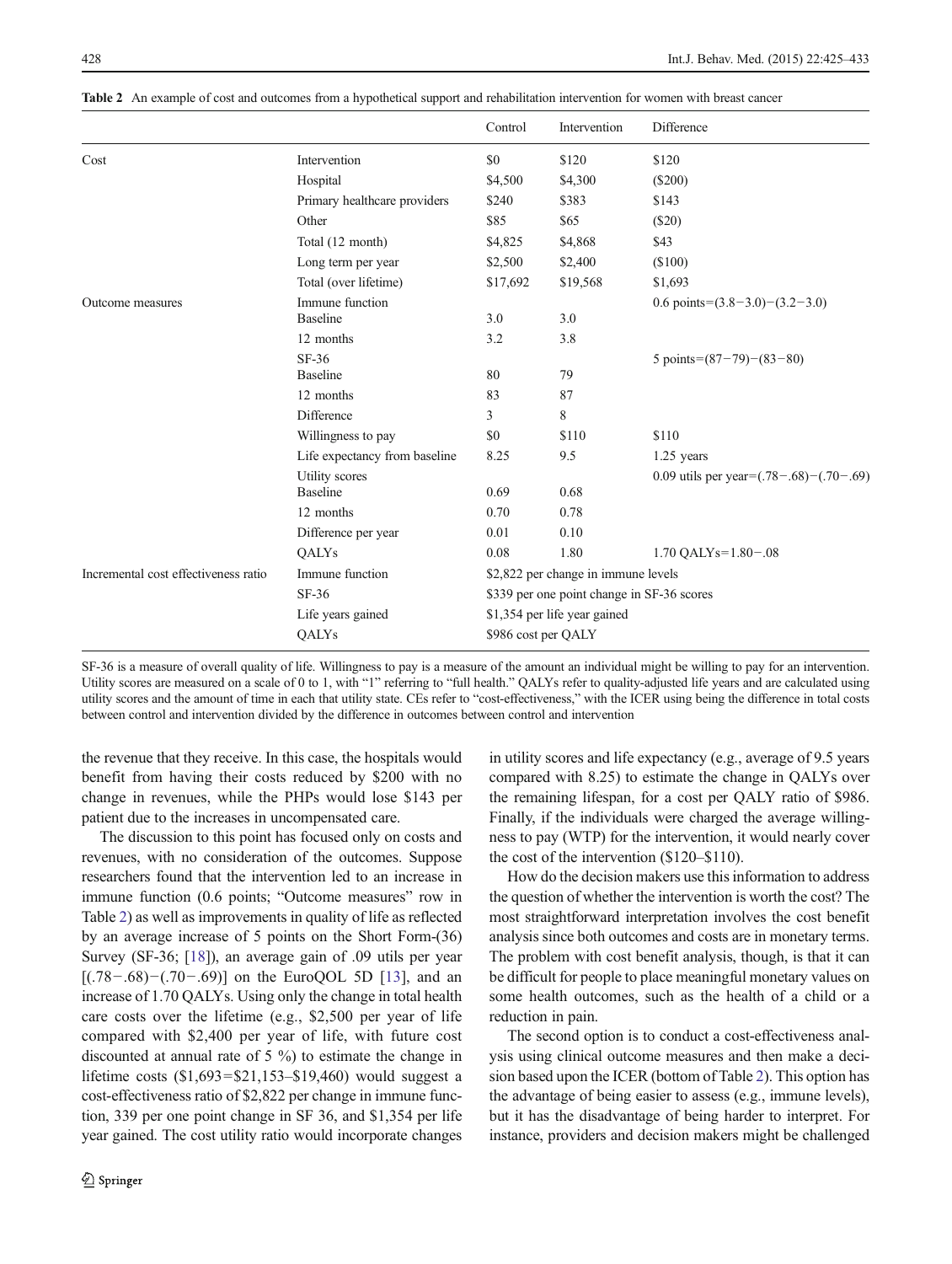to interpret whether a cost of \$2,822 per one point change in immune function is "worth it."

The advantage of using a cost per QALY as a measure of health outcomes is that QALYs can be compared across different domains (e.g., behavioral interventions, surgical procedures, and drug treatments) and thus act as a single currency. Norms have arisen regarding the level of cost per QALY that is deemed worth it, and researchers often examine the implicit thresholds used by government organizations when making funding decisions [\[19](#page-7-0)–[21\]](#page-7-0). For example, the issue of whether to offer Herceptin to women with breast cancer has been a controversial topic due in part to the high cost per QALY ratio associated with its use [\[22](#page-8-0)].

### Outcome Measurement for Behavioral Interventions

In principle, cost-effectiveness and cost utility analyses provide more thorough and comprehensive basis for comparison relative to a BIA. By incorporating long-term costs, short-term costs, outcomes, and (for cost utility analysis) change in life expectancy in a single measure, they provide evidence to an organization's decision makers as to whether the cost of an intervention is worth the resulting health improvements. In contrast, a BIA only answers the question of whether the intervention saves or costs money without considering the outcomes.

From a sustainability standpoint of behavioral interventions, however, cost-effectiveness and cost utility analyses might not be as useful as a BIA when addressing the concerns of participating healthcare providers or organizations. The underlying assumption of cost-effectiveness or utility analysis is that there is a single decision maker who will care about the long-term, societal costs and benefits. While providers and other decision makers might care to some degree about information provided by cost-effectiveness analysis (e.g., longterm costs and benefits), they are likely to be more interested in understanding the net impact on their organization of implementing the program. Given the large number of potential uses of their funds, requests to continue funding a behavioral intervention must compete internally against other options such as new medical devices, costly surgical procedures, or increases in employee salaries. In our hypothetical behavioral intervention evaluation, for example, the cost utility ratio combines differences in the long-term costs and benefits of the intervention and control group into a single measure. While this global view may be informative in terms of whether a given behavioral intervention is "worth the expense" from a societal perspective, it does not factor in the distribution of costs and benefits across organizations. In our hypothetical intervention evaluation, the savings to the hospital (\$200) may outweigh the additional cost to the PHPs (\$143), but there may be no agreement to redistribute money between the parties or make side arrangements to redistribute the funds. Such arrangements

would require a high degree of coordination and cooperation that, in practice, is unlikely to exist. This calculation does not include the cost of providing the intervention (\$120). Even if one party (hospital) can be persuaded to fund the intervention indefinitely, it will reduce their overall financial gain and lessen any potential transfers to other providers.

The value of cost-effectiveness analyses of behavioral interventions is further challenged by the types of outcomes that are typically used to evaluate behavioral interventions. Decision-making bodies (such as NICE) and health policy makers tend to favor the use of QALYs since it provides a single measure that can be compared across different decision domains. Unlike more domain-specific outcomes such as physical functions (e.g., the Bartel Index) or general quality of life measures (e.g., the SF 36), QALYs can be compared across different areas of medical decision-making (e.g., to compare the benefits of a behavioral intervention for women with breast cancer with benefits of a surgical procedure for a cardiac condition). Unfortunately, previous studies have concluded that utility measures and QALYs are not sensitive to changes in factors typically targeted by behavior medicine researchers (e.g., [\[23](#page-8-0)]). Consequently, behavioral intervention evaluations that demonstrate changes in domain-specific outcome measures (e.g., emotional role functioning on the SF 36) might not provide decision makers with sufficiently convincing evidence to persuade them to fund the program, while the more commonly accepted measures (QALYs) might not capture the impacts of the intervention.

Behavioral researchers interested in promoting the sustainability of their interventions should therefore begin their trial by identifying the types of outcomes that are valued by the organizations that will sustain the program upon completion of the trial (e.g., satisfaction levels, immune function, improvements in overall quality of life, and QALYs). By focusing on the outcomes that organizations value, the research team can help ensure that they are providing the information that will enable the organization to determine whether beneficial changes in outcomes are worth the additional expense (i.e., essence providing a personalized cost-effectiveness study). If the outcome measure most directly relevant to organizations is not likely to be impacted by the intervention (e.g., life expectancy), then the researcher might consider measuring the monetary benefit to the patient. An extensive literature in economics focuses upon assessing an individual's willingness to pay for intangible or difficult-to-measure assets such as environmental quality or amenities [\[24\]](#page-8-0), although the field is not without controversy (e.g., [\[25](#page-8-0)]). Traditionally, willingness to pay is assessed by asking participants how much they would be willing to pay for (or to accept the removal of) some amenity such as clean air or biodiversity. In the present example, the inclusion of a willingness-to-pay question would provide information in monetary terms about how much participants value the support and rehabilitation program.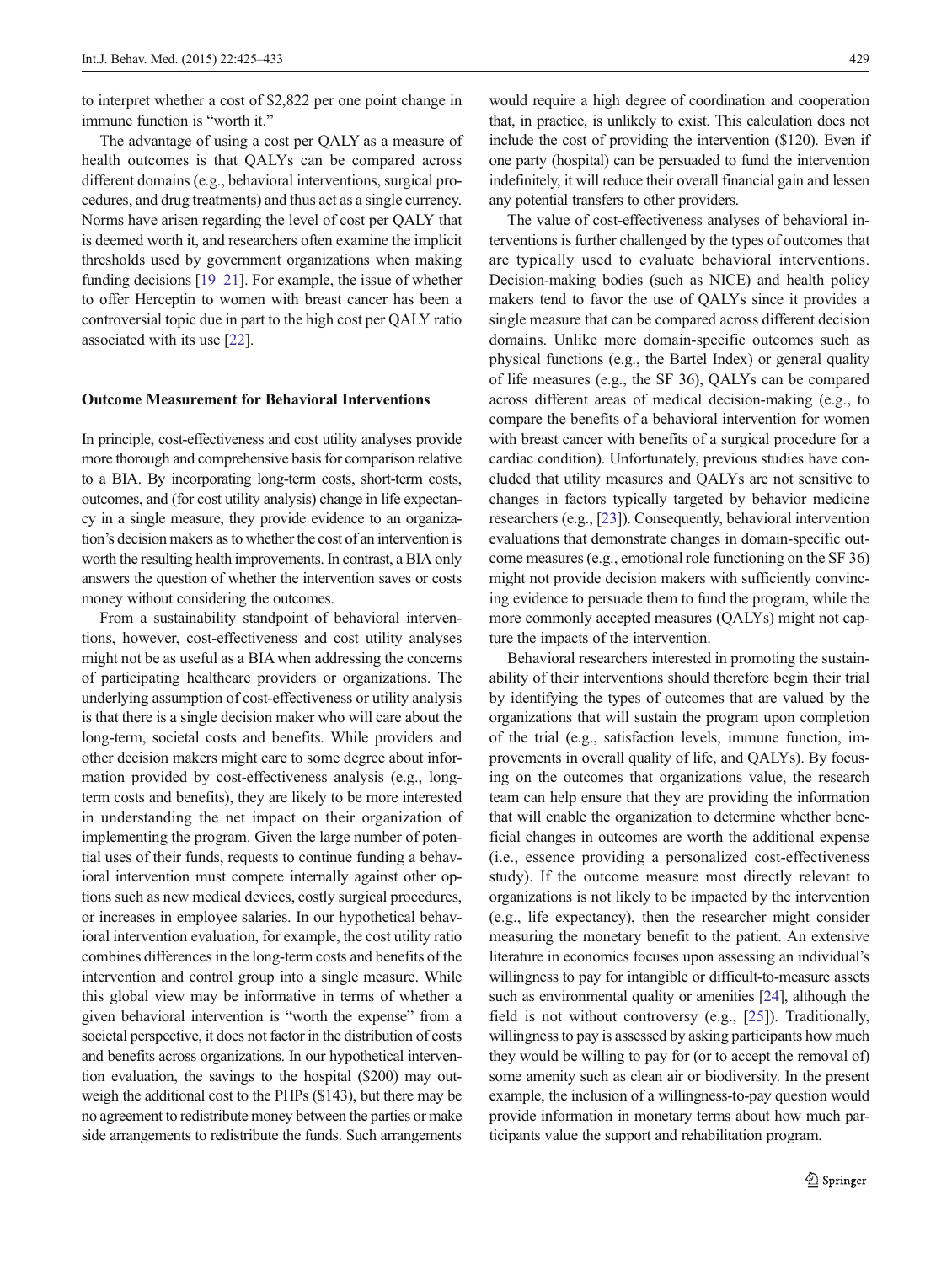Willingness-to-pay questions have the advantage of being straightforward, but they are often criticized as being artificial [\[26\]](#page-8-0). Over the past decade, health economists have increasingly favored a related way of measuring value: discrete choice experiments (DCEs; [\[27](#page-8-0)]). The basic methodology for DCEs is to first identify the factors that are important to individuals (e.g., time of sessions, cost of sessions, provision of social support, skills training for managing fears of recurrence, and disposition of facilitator) and then present individuals with a series of hypothetical choices between two programs that vary on these attributes (or between a program with specific attributes and no program). DCEs enable researchers to identify the relative importance of the factors to participants as well as the amount that individuals are willing to pay for the program.

Regardless of the method used to assess the value to participants, the end result can be that researchers can report the potential monetary value of the intervention for users. This information might be useful to the sustaining organization because it represents the perceived value of the service to the patient in a currency that the organization can understand. It can also be used by the organization when determining whether there is a business case for recouping the costs of the intervention by charging patients. In countries with active private markets for healthcare services, healthcare providers and organizations often need to raise money for their services directly. In these cases, information on the WTP of individuals can provide a useful starting point for developing a business case for sustainability.

# Recommendations for Economic Considerations of Behavioral Interventions

To promote sustainability, we suggest researchers to follow four steps (summarized in Box 1).

Box 1: Recommendations for ensuring economic sustainability of behavioral interventions

- 1. Engage with the relevant organizations at the start of the intervention trial
- (a) Identify provider(s) who might take up intervention at the conclusion of the trial
- (b) Identify the factors of primary interest to the organization
- 2. Conduct a cost analysis to estimate the net cost of the intervention
- (a) Prior to introduction of the intervention, identify current revenues and costs to each organization of delivering related services
- (b) At the conclusion of the study, estimate the change in revenue and cost of delivering the service to each provider
- (c) Estimate the net change in costs and revenues of delivering the intervention
- 3. Estimate the value of the intervention to the participant
- (a) Estimate the participants' willingness to pay for the intervention using contingent valuation methods
- 4. Identify the organization's return on investment
- (a) Estimate the return on investment to each health care provider and organization involved with or influenced by the intervention

Step 1 Identify the sustaining organization at the start of the intervention

> First, we recommend that researchers identify and engage with all individuals and organizations impacted by the intervention and especially the entity that might implement and sustain the intervention at the conclusion of the trial. This step is consistent with the RE-AIM recommendations [\[2](#page-7-0)] and the recommendations from proponents of participatory action research [[28](#page-8-0), [29](#page-8-0)]. Because the researchers will need to access information on revenues and costs, it is critical to establish a trusting partnership. Assessing the impact on each organization requires understanding the factors that are important, measuring the costs and revenues of the intervention prior to implementation and at the conclusion, and then assessing how the operations have changed as a result. Researchers should adhere to the guidelines of participatory action research by engaging with the organization during the development phase and ensuring that the study collects the type of information that the organization needs, including the extent to which the intervention changes or disrupts its current operations.

Step 2 Conduct a BIA

Assuming that the organization(s) agrees to allow the researchers to measure changes in costs and revenues over the course of the intervention, the next step is to conduct a BIA to assess the net financial impact on each organization. Unfortunately, most organizations will not routinely collect the type of information needed to identify the costs and revenues of the service provided by a behavioral intervention. For instance, in the absence of a support and rehabilitation program for women with breast cancer, a participating PHP might provide support as part of regular consultations, and nursing staff might respond to patient inquiries and concerns. Since the PHP practice is unlikely to record the number and duration of such contacts as part of their regular record keeping, the research team will need to assess these factors prior to the introduction of the intervention.

This exercise requires the use of a research design in which these organizational features are assessed prior to and following the initiation of the intervention. This study design feature goes beyond the standard design of comparing intervention and control participants in terms of changes from baseline to follow-up time points. While such interventioncontrol condition comparisons evaluate intervention effects while controlling for patient characteristics, they do not address changes in organizational or provider practices or outcomes. Because it is often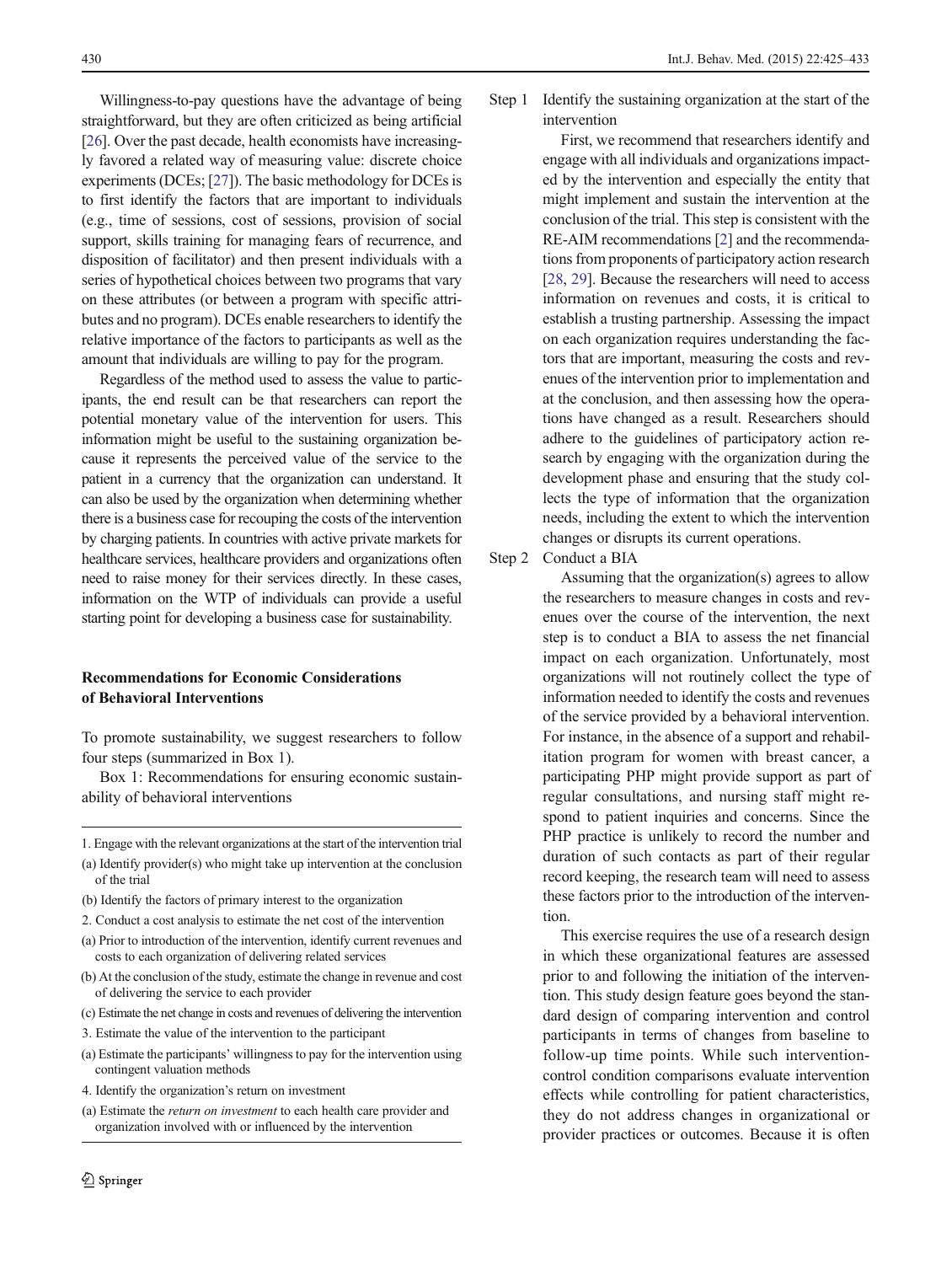unrealistic to randomize both patients and organizations, it might be necessary to measure the process by which care is delivered both prior to the implementation of the intervention and at the conclusion within each organization. In the case of a support and rehabilitation program for women with breast cancer, this would require measuring the amount of time spent by PHPs and their staff addressing questions or concerns that might be dealt with in the program and the number of visits that were motivated by such concerns. Researchers must therefore use multiple approaches to gather this information, including interviews with key staff to develop process maps showing how patients are currently receiving the services, analyses of medical records or other data routinely collected during patient visits, and use of daily diaries of key individuals in the organization. Box 2 shows the basic approach to assessing the cost and revenues associated with the intervention.

Box 2: Conducting a budget impact analysis

- 2. Characterize how the service is delivered and the revenues that the organization receives at the conclusion of the study.
- 3. Estimate the change in costs and revenues for each organization.
- 4. Identify other barriers to implementing the intervention from the organization's standpoint.
- Step 3 Estimate the value of the intervention to the participant If the outcome of the BIA (step 2) suggests that the intervention saves the organization money and improves patient outcomes, then the likelihood that it will be adopted and sustained rises dramatically. If the results suggest that the intervention is beneficial but requires additional costs, however, then providers or organizations who must sustain the intervention will want to know whether the additional costs are worth the benefits.

While details regarding how best to conduct a discrete choice study can be found elsewhere (e.g., [\[30\]](#page-8-0)), the basic method is to identify the choices that individuals will make (e.g., whether or not to participate in an intervention or a choice between two or more interventions), identify the factors about that choice environment that are important to individuals (e.g., location, outcomes, cost, and distance to travel), give study participants a series of choices of interventions that differ on the levels or values of these factors, and then calculate the implicit value or willingness to pay for each of these different attributes. Using this information, researchers can deduce the value that individuals place on the intervention being offered and the value if the intervention was delivered in a different way. Thus, this method provides the research team and the organization targeted for sustaining the intervention with information on how much people value the current intervention and how it might be improved to be more valuable in the future.

Step 4 Return on investment

The final recommendation is to work with the organization to understand its return on investment (ROI) from continuing the intervention. ROI is a general term that can encompass cost-effectiveness analysis, cost benefit analysis, net present value analysis, and other techniques aimed at assessing the benefits (returns) and cost of an investment (see National Institute for Health and Care Excellence [[16\]](#page-7-0) for an overview). The use of the more general term (as opposed to cost-effectiveness) reflects the need to tailor the analysis to the needs of the organization rather than to the more narrow criteria associated with cost-effectiveness analysis. For instance, NICE recently reviewed its use of cost utility analysis for measuring the benefit of public health interventions and identified the demand from organizational decision makers for information other than cost utility analysis, including net present value and cost consequences analysis and sensitivity analysis to help the organizations understand the robustness of the results to areas of uncertainty [[16\]](#page-7-0).

To promote sustainability, researchers should consider combining the financial and outcome information to assist the organization in making what is often a business decision. Even though this is listed as the final step, the process of determining the types of outcomes to consider in the ROI should start at the beginning of the project. In addition to identifying the type of information to collect, this process will provide a context for all parties to discuss from the outset what information will be needed to make a decision about whether to sustain the intervention. While this process does not guarantee that the intervention will be sustained, it does serve to ensure that researchers are collecting the right types of information and that organizations understand that if the intervention is found to be successful, they will be asked to sustain it when the trial concludes.

## Conclusion

For a behavioral intervention to be sustainable, it must meet the needs of the targeted population (so that uptake is high)

<sup>1.</sup> Characterize how the service is delivered and the revenues that the organization receives prior to the start of the study. This may require the development of process maps, time and motion surveys, activity logs, and use of resource-based costing approaches. The information can be augmented and verified with routinely collected practice data such as clinic visits, reimbursements, and patient charges.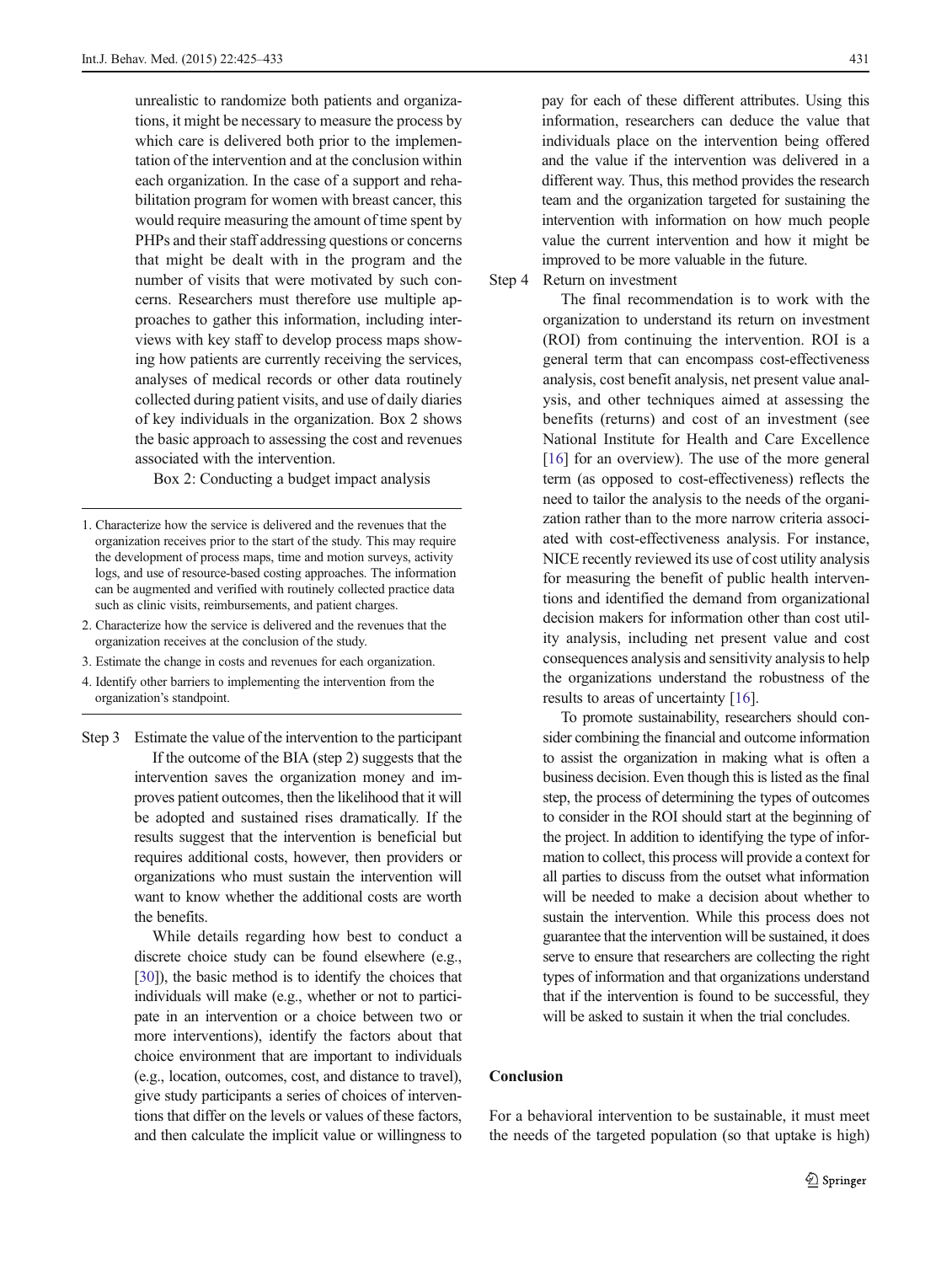<span id="page-7-0"></span>and have an organization or group willing to continue offering the intervention into the future. While economic considerations are not the only or even the most important factor to consider when planning how to sustain behavioral interventions, a failure to consider the financial impacts on each organization could derail efforts to sustain the interventions. In this article, we consider the types of economic analyses that will provide organizations with the information they need when deciding whether or not to sustain an intervention. We argue that a BIA that estimates the net financial impact on each party, the timing of benefits and costs, and the factors that organizations will consider when determining the worth and monetary feasibility of a program can help to ensure the sustainability of an intervention. While it is possible that the organizations might value a costeffectiveness or cost utility analysis, we encourage researchers to consider the possibility that the organizations might also value an analysis that identifies the net financial impact on their organization, the value that participants will place on this intervention (including a monetary value), and their organization's return from investment from adopting the intervention.

Previous studies have argued for more rigor in assessing the cost of behavioral medicine interventions (e.g., [\[31\]](#page-8-0)) and have questioned the extent to which cost-effectiveness analysis is useful for decision makers [[32](#page-8-0)–[35\]](#page-8-0). Proponents of the RE-AIM framework have explicitly advocated for inclusion of cost information as a component of evaluations [2], and they have provided examples of studies that have included cost analyses as part of the return to investment [5]. The RE-AIM recommendations are consistent with the recommendations proposed here, and cost-effectiveness analysis has been and will continue to be extremely important to decision makers and policy makers interested in understanding the optimal decisions from a long-term, societal standpoint [[36\]](#page-8-0). The primary point of this article is that, from a sustainability perspective, the perspectives of the organizations that must adopt and maintain the interventions are critically important. Organizations are likely to be more interested in BIA and ROI analyses that reveal the net impact on their organization than in cost-effectiveness or cost utility analyses. While this might seem to be an uncontroversial point, the implications for behavioral medicine researchers in terms of how they conduct their intervention research and the type of information they collect are likely to be substantial.

Acknowledgments The authors thank Sarah Millhoff for her valuable research assistance.

Conflict of Interest Paul Brown, Linda Cameron, and Steven Ramondt declare that they have no conflict of interest. This article does not contain any studies with human participants or animals performed by any of the authors.

#### References

- 1. Belza B, Toobert D, Glasgow R. RE-AIM for program planning: overview and applications. http://www.prc-han.org/docs/RE-AIM\_ issue brief.pdf. Accessed 27 September 2013.
- 2. Glasgow R, Vogt T, Boles S. Evaluating the public health impact of health promotion interventions: the RE-AIM framework. Am J Public Health Sept. 1999;89(9):1322–7.
- 3. Gaglio B, Shoup J, Glasgow R. The RE-AIM framework: a systematic review of use over time. Am J Public Health. 2013;103:e38–46.
- 4. Bammer G. Integration and implementation sciences: building a new specialization. Ecol Soc. 2005;10:6.
- 5. Glasgow R. What types of evidence are most needed to advance behavioral medicine? Ann Behav Med. 2008;35(1):19–25.
- 6. McKenzie J, French S, O'Connor D, et al. Implementing a clinical practice guideline for acute low back pain evidence-based management in general practice (IMPLEMENT): cluster randomized controlled trial study protocol. Implement Sci. 2008;3:11. doi:10.1186/ 1748-5908-3-11.
- 7. Damschroder L, Aron D, Keith R, et al. Fostering implementation of health services research findings into practice: a consolidated framework for advancing implementation science. Implement Sci. 2009;4: 50. doi:10.1186/1748-5908-4-50.
- 8. Glasgow R, Klesges L, Dzewaltowski D, et al. Evaluating the impact of health promotion programs: using the RE-AIM framework to form summary measures for decision making involving complex issues. Health Educ Res. 2006;21(5):688–94.
- 9. Drummond M, Sculpher M, Torrance G, et al. Methods for the economic evaluation of health care programmes. 3rd ed. Oxford: Oxford University Press; 2005.
- 10. Gold M, Siegel J, Russell L, et al. Cost–effectiveness in health and medicine. Oxford: Oxford University Press; 1996.
- 11. Siegel J, Weinstein M, Russell L, et al. Panel on cost-effectiveness in health and medicine: recommendations for reporting costeffectiveness analyses. JAMA. 1996;276:1339–41.
- 12. Weinstein M, Siegel J, Gold M, et al. Recommendations of the panel on cost-effectiveness in health and medicine. JAMA. 1996;276: 1253–8.
- 13. EuroQOL Group. User's manual. http://www.euroqol.org/about-eq-5d.html. Accessed 19 September 2013.
- 14. Mauskopf J, Sullivan S, Annemans L, et al. Principles of good practice for budget impact analysis: report of the ISPOR task force on good research practices—budget impact analysis. Value Health. 2007;10(5):336–47.
- 15. Garattini L, van de Voor K. Budget impact analysis in economic evaluation: a proposal for a clearer definition. European J Health Econ. 2011;12:499–502.
- 16. National Institute for Health and Care Excellence. Clinical supporting investment in public health: review of methods for assessing cost effectiveness, cost impact and return on investment. http://www.nice. org.uk/ourguidance/otherpublications/costimpactinvestmentreturn. jsp?domedia=1&mid=6649DF69-19B9-E0B5- D49A71DC907ACBB2 Accessed 29 September 2013.
- 17. Pharmaceutical Benefits Advisory Committee Guidelines. www. pbac.pbs.gov.au. Accessed 21 March 2014.
- 18. Maruish ME. User's manual for the SF-36v2 health survey. 3rd ed. Lincoln: Quality Metric, Inc; 2011.
- 19. Chambers J, Neumann P, Buxton M. Does Medicare have an implicit cost-effectiveness threshold? Med Decis Mak. 2010;30(4): E14–27.
- 20. Devlin N, Towse A, editors. Cost effectiveness thresholds: economic and ethical issues. London: King's Fund/Office for Health Economics; 2002.
- 21. Raftery J. NICE: faster access to modern treatments? Analysis of guidance on health technologies. Br Med J. 2001;323:1300–3.